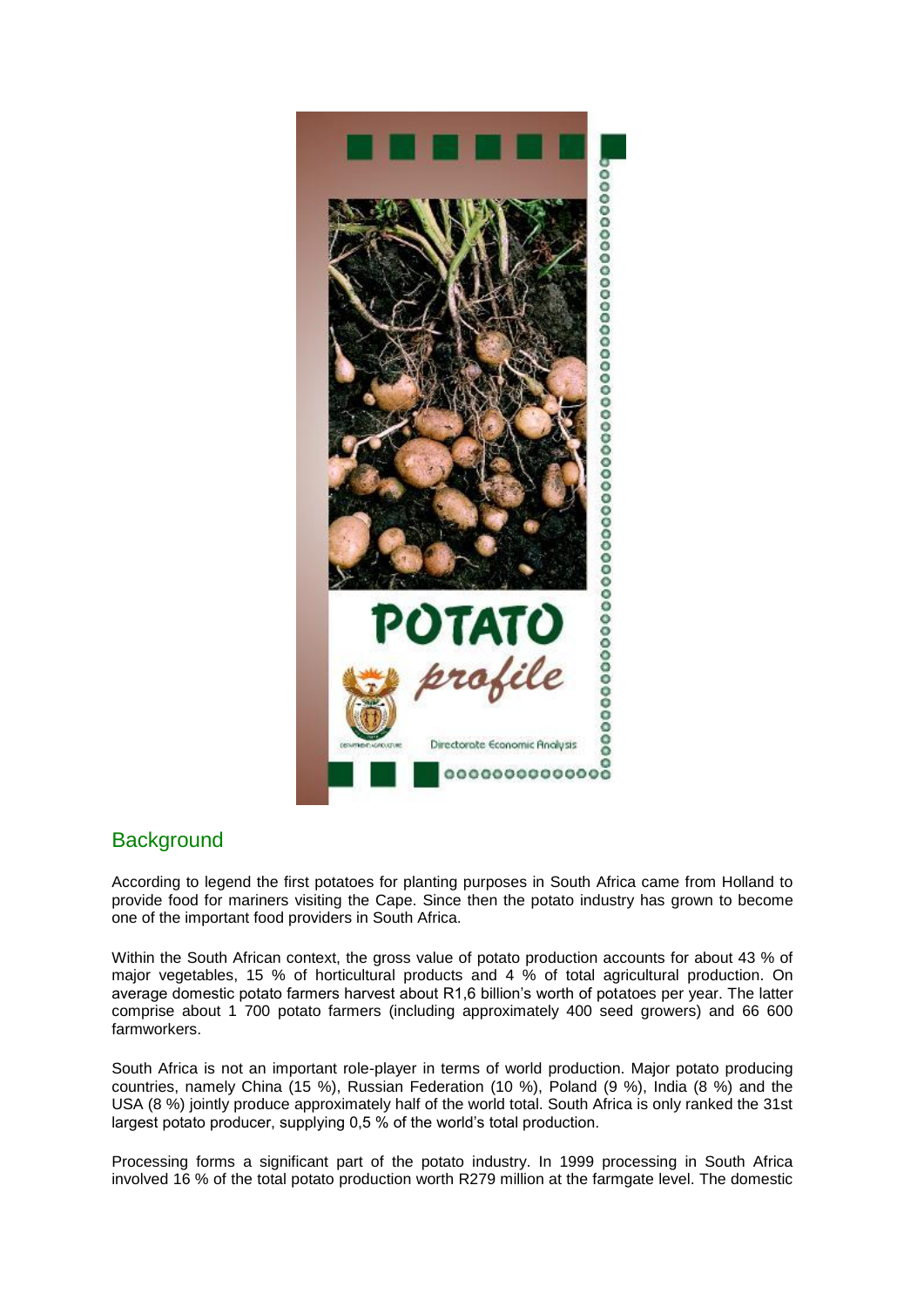processing sector uses potatoes primarily for three main processed products, namely crisps, frozen and fresh French fries. The South African processing industry grew by about 100 % over the past five years and is still expanding. The growth in the domestic processing sector is mainly the result of changing consumer needs.

Interestingly, potatoes have fewer calories and more nutrients than rice, pasta or bread. The crop also uses water relatively more efficiently than cereals during production—about twice as efficient as wheat and four times in the case of rice.

## **Domestic production**

Planting of potatoes is done almost throughout the year in different regions of South Africa (Fig. 1).



#### **Production regions**

1 Northern Province 2 North West 3 Gauteng 4 Mpumalanga 5 Northern Cape 6 Western Free State 7 Eastern Free State 8 KwaZulu-Natal 9 Sandveld 10 Ceres 11 South Western Cape 12 South Cape 13 Eastern Cape 14 North Eastern Cape

### FIG. 1 Potato producing regions of South Africa

However, the months November and December are avoided because of high temperatures combined with long day lengths which are not conducive to planting. Consequently, domestic consumers have almost continuous access to fresh potatoes.

Domestic potato production is mainly under irrigation. Potatoes are produced without supplementary irrigation (dryland) only during spring and early summer plantings in regions with a temperate climate and a proven reliable summer rainfall such as in the Mpumalanga Highveld and Eastern Free State.

Potato cultivars available in South Africa can be divided into three groups according to the length of their growing periods. In the group for early cultivars (less than 100 days) Vanderplank is the most popular cultivar. The medium-growing season cultivars (100 to 120 days) form the bulk of potatoes grown in South Africa of which BP1 and Up-to-Date are the most popular cultivars at present. Together BP1 and Up-to-Date constitute almost 77 % of the potatoes grown in the country. The third group of cultivars are those with a longer growing season (longer than 120 days) such as Sackfiller, Late Harvest, Kimberley's Choice and Cedara.

Potato cultivars are utilised according to the end-use product that they are destined for. For households, firm potato cultivars such as BP1 and Vanderplank are favoured when making salads because they do not break easily but the Up-to-Date cultivar is favoured for mashing and baking because it is brittle. In the processing industry cultivars that are frequently used in the manufacture of crisps are Hertha, Pimpernel, Lady Rosetta, Fiana, Crebella and Erntestoltz. Crisps represent approximately 40 % of the total domestic processed potato products. Vanderplank, BP1, Up-to-Date and Hertha are used in the manufacturing of frozen French fries. The manufacturing of frozen French fries represents approximately 41 % of the total processed potato products. Vanderplank,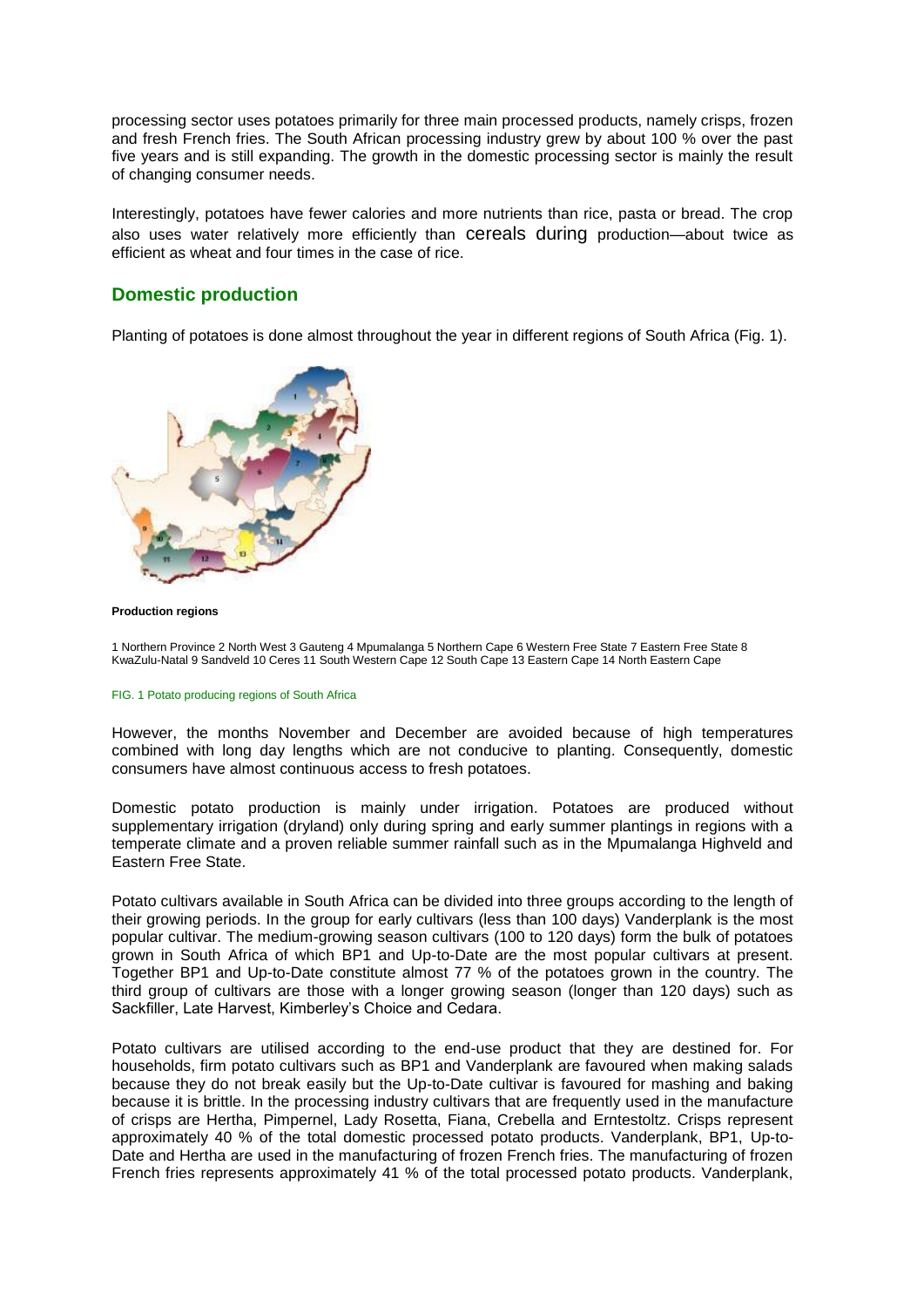Buffelspoort, BP1 and Up-to-Date are used for fresh French fries.

On average approximately 55 600 ha are planted to potatoes annually (Fig. 2). Dryland production comprises approximately 27 % of the total area planted but contributes only 17 % towards total production.



FIG. 2 Total production and yield of potatoes (1995–2001)

### **Domestic consumption, marketing and trade**

The average potato production is 157,8 million 10 kg pockets per year from 55 600 ha valued at R1,57 billion. Seed potatoes account for approximately 13 %

(21,1 mil. bags) of the total potato production, exports 7 % (10,3 mil. bags) while the rest, 80 % (126,4 mil. bags), is for consumption (Fig. 3).



FIG. 3 Potato balance sheet (1995–2001)

Although statistics recorded potato imports into the Southern Africa Customs Union (SACU), the quantity imported to South Africa is negligible.

Important export destinations are Zimbabwe, Angola, Mozambique and Mauritius. Trade opportunities for the potato industry are encouraging because African states south of the Sahara are increasingly turning to South Africa as a food source.

About 65 % of the total table crop is distributed through the fresh produce markets while the remaining 35 % represents direct sales from farmers to consumers (Fig. 4).



FIG. 4 Distribution channels of the total table potato crop (1995–2001)